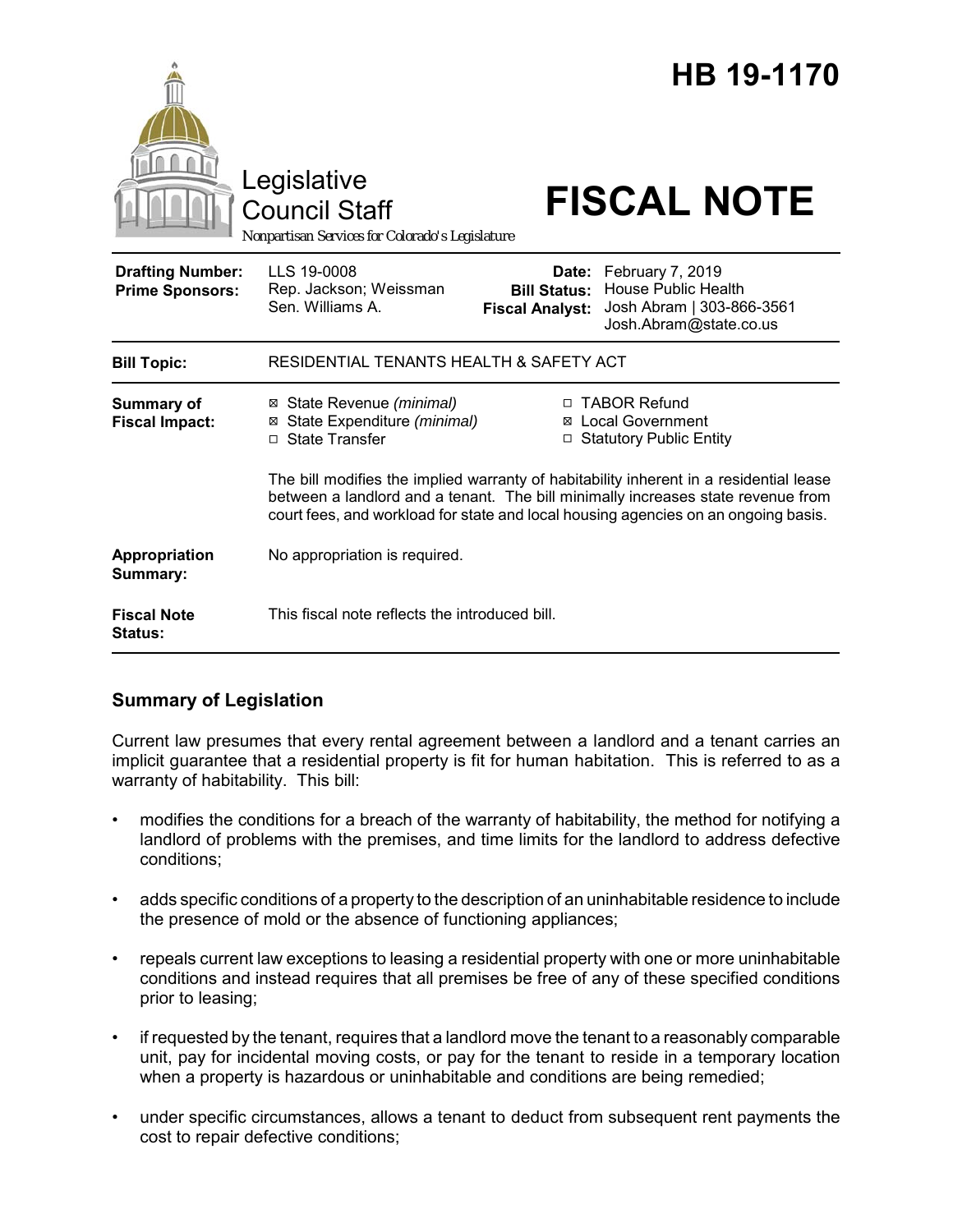February 7, 2019

- allows a tenant to terminate a rental agreement for recurring defective conditions;
- permits a county court, including a small claims court, to provide injunctive relief for a breach of the warranty of habitability;
- repeals the current law requirement that a tenant notify a local government prior to seeking a court injunction; and
- modifies the current law prohibition on landlord retaliation when a tenant alleges a breach, to specify damages and remove presumptions.

#### **State Revenue**

The bill permits a tenant to seek a civil ruling in county courts in the Judicial Department which could generate additional state cash fund revenue from filing fees, currently about \$97 per case filed in county court and about \$225 per case filed in district court. Total new revenue in any fiscal year is anticipated to be minimal. Civil filing fee revenue is subject to TABOR.

#### **State Expenditures**

The bill minimally impacts workload as described below.

**Judicial department.** Allowing for a tenant to seek injunctive relieve in county or small claims court shifts some cases from district court to county and small claims courts. In FY 2018 there were 405 new injunctive relief cases filed in district civil court; however, only a small portion of these are tenant/landlord disputes that would fall within the provisions of the bill. This fiscal note assumes a high level of compliance among real estate professionals, and that new civil cases pursuant to the bill will be minimal and absorbable within existing appropriations.

**Department of Local Affairs.** The Division of Housing in the Department of Local Affairs provides rental assistance statewide through local housing authorities and non-profit service organizations. The bill will minimally increase workload in the division to update information sources and provide guidance concerning the law to clients and partner service agencies. This effort does not require additional appropriations.

**TABOR refunds.** The bill is expected to increase state General Fund obligations for TABOR refunds by a minimal amount in FY 2019-20. Under current law and the December 2018 Legislative Council staff forecast, the bill will correspondingly increase the amount refunded to taxpayers via sales tax refunds on income tax returns for tax year 2020. The state is not expected to collect a TABOR surplus in FY 2020-21.

#### **Local Government**

Similar to state expenditures, local housing authorities and other local government housing programs will have a slight increase in workload efforts to adjust internal documents and assist housing clients with landlord tenant disputes. Additionally, the bill will shift some cases from state-run district court to Denver County court, which is run by the City and County of Denver. This will minimally impact the county court's workload, expenditures, and revenue.